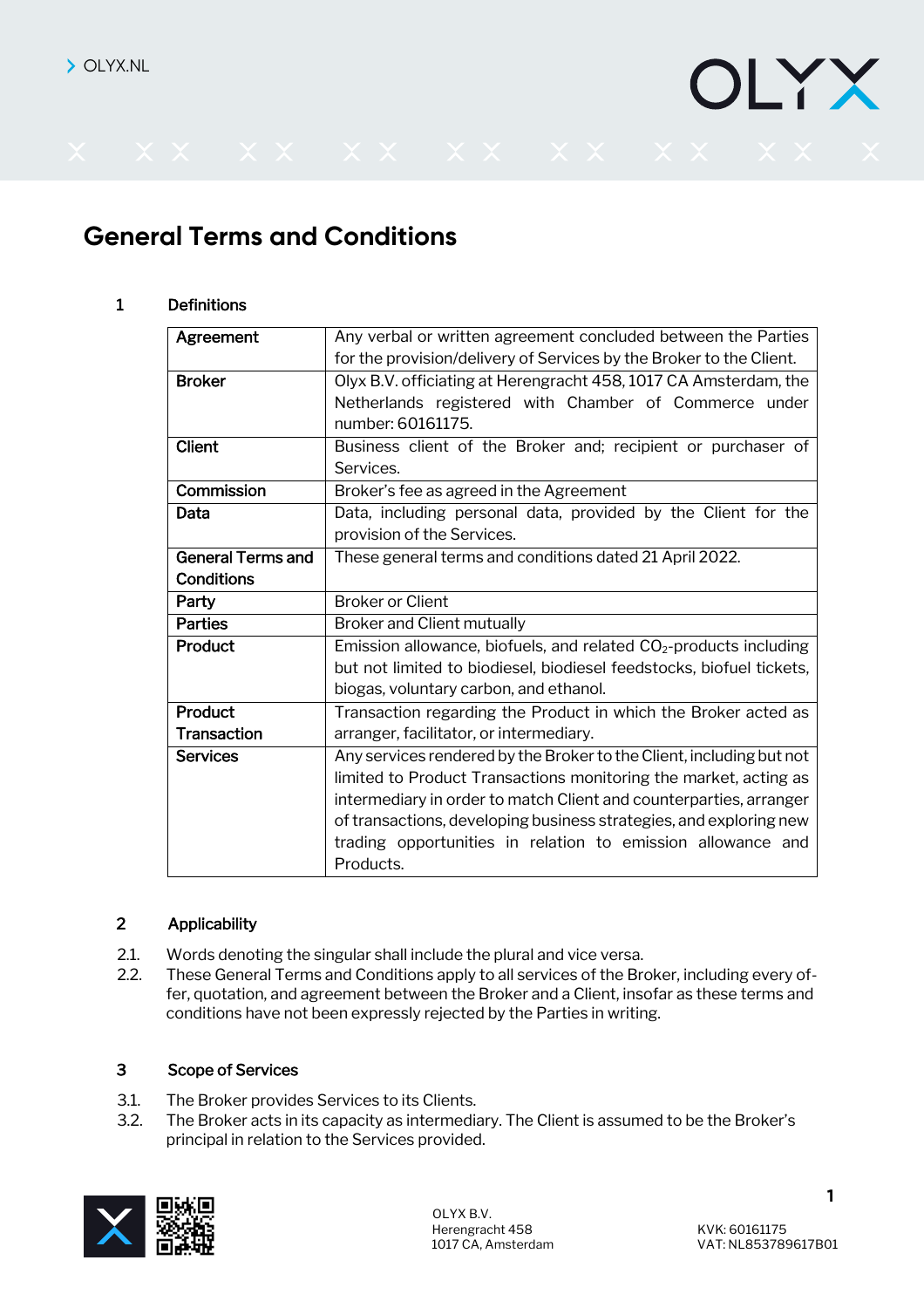- 3.3. The Broker does not serve as a fiduciary to the Client. The Client must decide on its own whether to enter into a transaction or make use of a Service.
- 3.4. The Broker does not provide any advice to the Client in relation to tax, accounting, or legal matters.

# 4 Price

- 4.1. The prices quoted by the Broker for the Services are excluding VAT unless expressly stated otherwise in the Agreement.
- 4.2. The Broker is entitled to a Commission as agreed between the Parties. The Commission is due after the Services have been delivered.
- 4.3. Payment for the provided Services will be based on an invoice, within 14 days of the invoice date, unless otherwise agreed.

#### 5 Confidentiality

- 5.1. The Broker and the Client acknowledge that each Party may obtain confidential information regarding each other's business in connection to the Services provided.
- 5.2. The Parties commit themselves to regard the information as confidential and to not disclose any confidential information to any third party unless permitted under the Agreement and/or the General Terms and Conditions.
- 5.3. The Client agrees that the Broker may disclose information to:
	- a) any regulatory authorities;
	- b) any exchange or clearing house;
	- c) any request under legal enactment;
	- d) any third person that the Broker deems necessary in order to fulfill its obligations under the Agreement;
	- e) in any event where the Broker is required to or can reasonably believe to be expected to disclose in order to comply with applicable laws or prevention of crime.

#### 6 Amendments

6.1. The Broker is entitled to amend these General Terms and Conditions at any moment such amendments will be communicated and made available via e-mail or via the Broker's website.

#### 7 Indemnification and Limitation of Liability

- 7.1. The Broker and its directors, employees, or agents are not liable for any loss suffered by its Client or third parties related to its Client and are hereby indemnified for such loss, unless such loss is directly caused by gross negligence or willful misconduct that is undisputable and proven.
- 7.2. The liability of the Broker does not include any direct, indirect, or consequential damages, loss of profit, business opportunity, goodwill, or anticipated savings.



IYX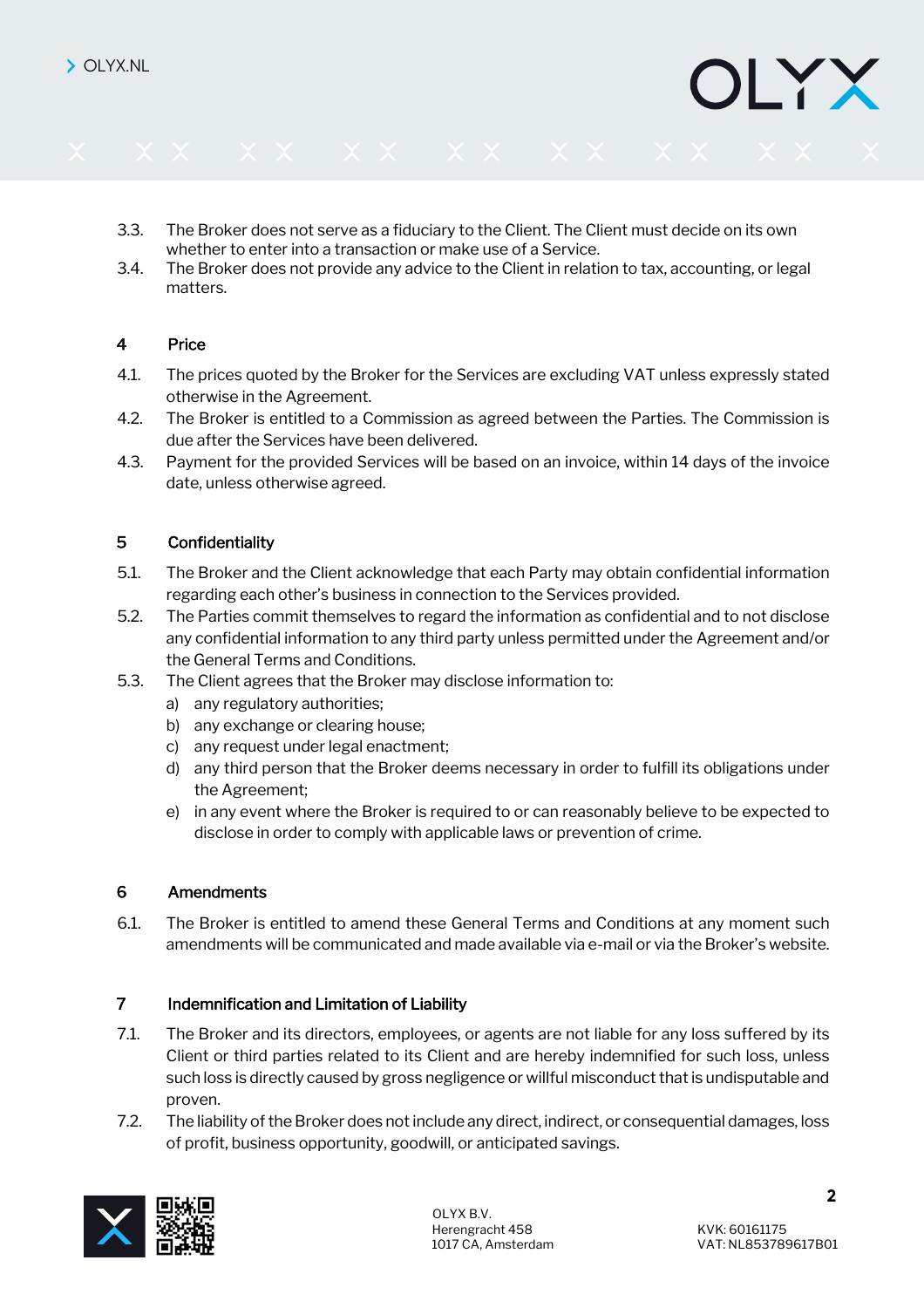7.3. Any liability of the Broker shall at all times be limited to an amount equal to i) the Commission ii) the fee payable to the Broker regarding the disputed Services or iii) a maximum amount of EUR 10.000, whichever is the lowest. In any event, a claim will be unenforceable unless the Broker receives written notice thereof no later than one month after the discovery of an event or circumstance that gives or may give rise to a claim or the Client is expected to reasonably be aware of the circumstance that gives or may give rise to a claim.

#### 8 Force Majeure

- 8.1. The period for the provision of the Services shall be extended by the period during which the Broker is prevented from fulfilling its obligations as a result of force majeure.
- 8.2. Force majeure on the part of the Broker shall exist if, after the conclusion of the Agreement, the Broker is prevented from fulfilling its obligations under the Agreement or the preparation thereof as a result of war, threat of war, civil war, terrorism, riots, acts of war, a pandemic or epidemic, hackers' attacks, blackouts or any disruptions in the supply of energy, climate disasters, fire, water damage, flooding, strike, sit-down strikes, lockouts, any government measures relating to the Products and/or Services, defects in software and hardware, all this both in the Broker's business and in that of third parties from whom the Broker must obtain all or part of the Products and/or Services required.

#### 9 Termination of the Agreement, Suspension and Dissolution

- 9.1. The Agreement may be terminated by one of the Parties serving written notice to the other Party. Termination shall be effective after 14 days of the receipt of such notice.
- 9.2. No termination of the Agreement shall affect the right to Commission of the Broker for the Services that were provided prior to such termination independently of whether the related Product Transaction(s) is (are) concluded before or after such termination.
- 9.3. Without prejudice to the provisions of article 9.1, 9.2, and 12.2 of these General Terms and Conditions, the Agreement shall be dissolved without judicial intervention after a written statement has been issued at the time when the Client is declared bankrupt, requests a provisional suspension of payments, or when a request for the application of a debt rescheduling scheme is granted by the court, or when Client loses the power of disposal over its assets or parts thereof as a result of an attachment, placement under curatorship or in any other way, unless the bankruptcy trustee or administrator acknowledges the obligations ensuing from the Agreement as a debt of the estate. The foregoing shall apply accordingly if and when a situation comparable to bankruptcy, suspension of payments or debt rescheduling is initiated outside the Netherlands.
- 9.4. As a result of the dissolution, mutually existing claims shall become immediately due. The Client shall be liable for any loss suffered by the Broker.



JLYX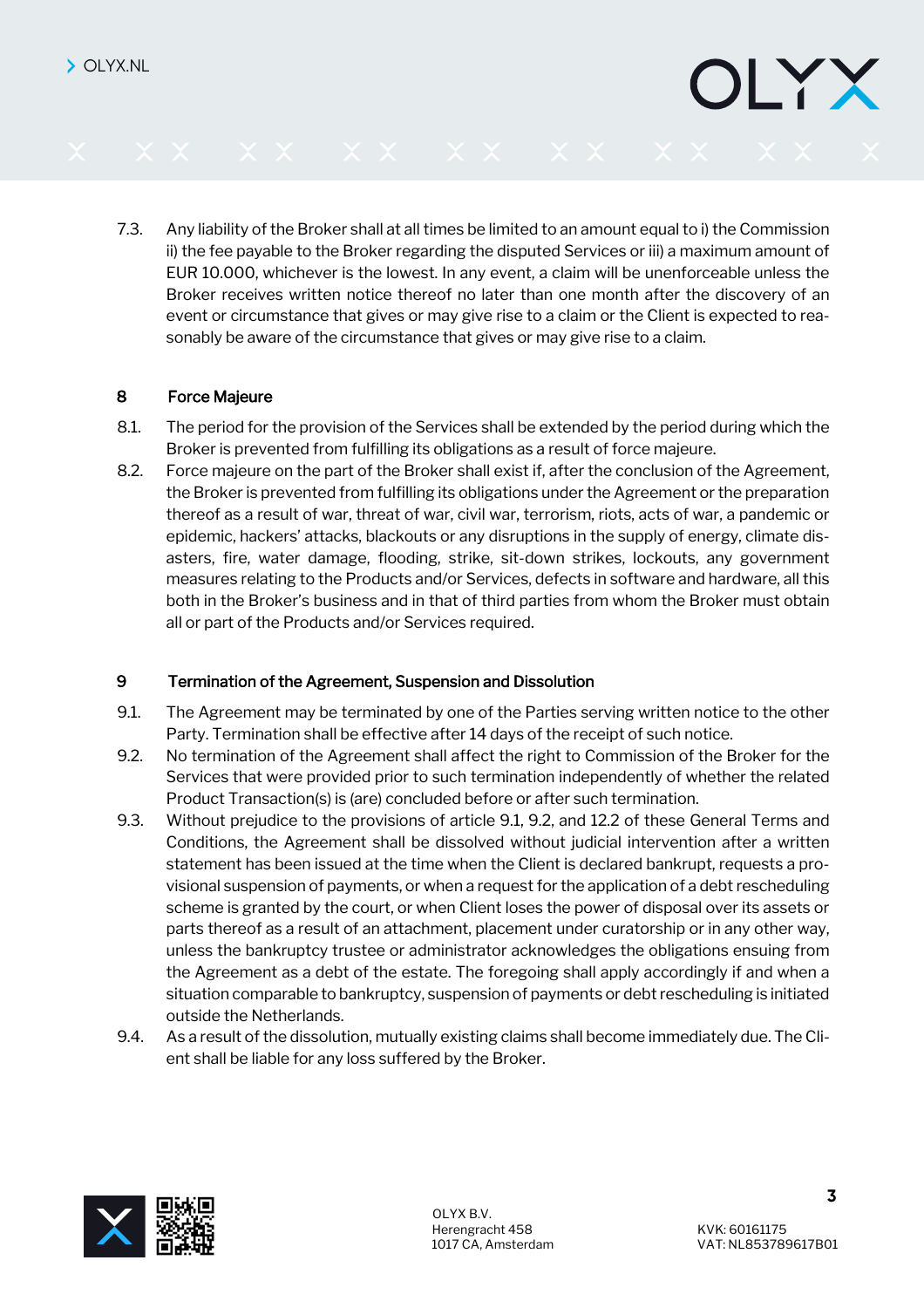### 10 Third Parties

10.1. The Broker may as its discretion engage third parties and/or outsource activities with connection to its Services without prior notice to the Client.

#### 11 Conflict of Interest

11.1. The Client acknowledges that the Broker works with multiple Clients. The Broker uses its best efforts to balance the expectations and interests of multiple participants involved in or contemplating a particular transaction as well as to act in a manner that furthers the interest of all participants.

#### 12 Bribery, Corruption, Money Laundering and Terrorism Financing Prevention

- 12.1. The Parties shall at all times comply with all applicable laws and regulations related to prevention of bribery, corruption, terrorism financing, fraud, tax evasion and/or money laundering.
- 12.2. The Broker is entitled to terminate the Agreement without judicial intervention with immediate effect if the Client does not comply with all applicable laws and regulations related to bribery, corruption, terrorism financing, fraud, tax evasion and/or money laundering.
- 12.3. The Broker is not liable for any damages due to the early termination relating to lack of compliance with all applicable laws and regulations related to bribery, corruption, terrorism financing, fraud, tax evasion and/or money laundering by the Client.

#### 13 Recording of telephone conversations

- 13.1. The Client explicitly provides permission to the Broker to record all conducted telephone conversations between the Parties. The recordings of the telephone conversations may be used for the purposes that include but are not limited to (i) administration and establishment of order and instructions; (ii) trainings; (iii) controls; and (iv) documentation of concluded agreements.
- 13.2. The Broker shall keep the recordings of the telephone conversations for a period of one (1) month.
- 13.3. The Client commits itself to, if required by law, inform its directors, employees, and/or agents about the recording of the telephone conversations.
- 13.4. The Client may at any time request the Broker to delete the recording, unless the recording includes essential information for the provision of the Services or is already deleted.

#### 14 Data

- 14.1. The Client declares that it is aware and gives permission to the Broker to process data, which may include personal data obtained from the Client for the purpose of the Services provided. Processing of data includes collecting, storing, and using the Data.
- 14.2. The Client explicitly gives permission to the Broker to disclose the Data to third parties if the Broker is required to do so legally. The Client is obliged to cooperate and provide any legally required information and confirms the correctness hereof.



LYX